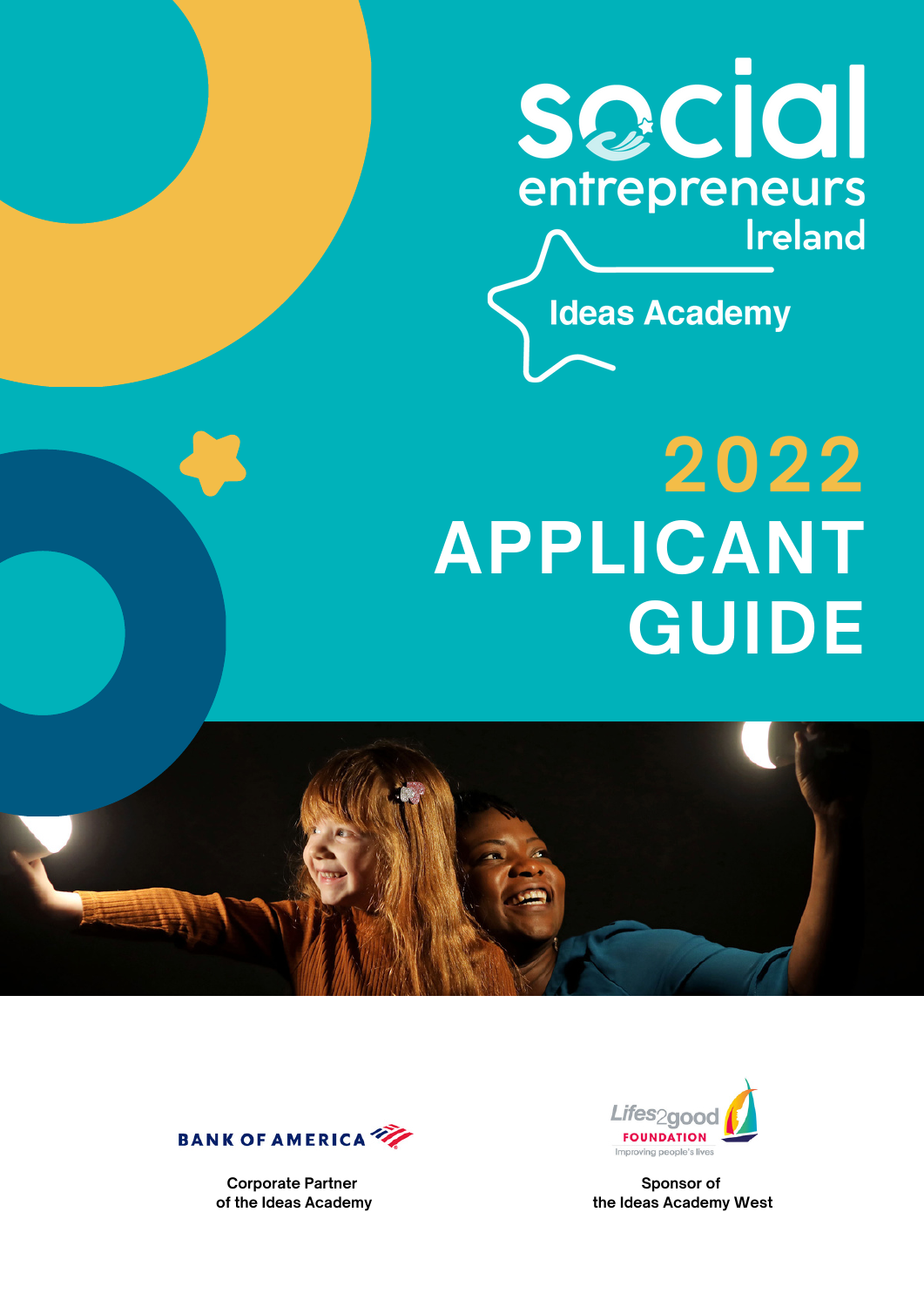

## **Contents**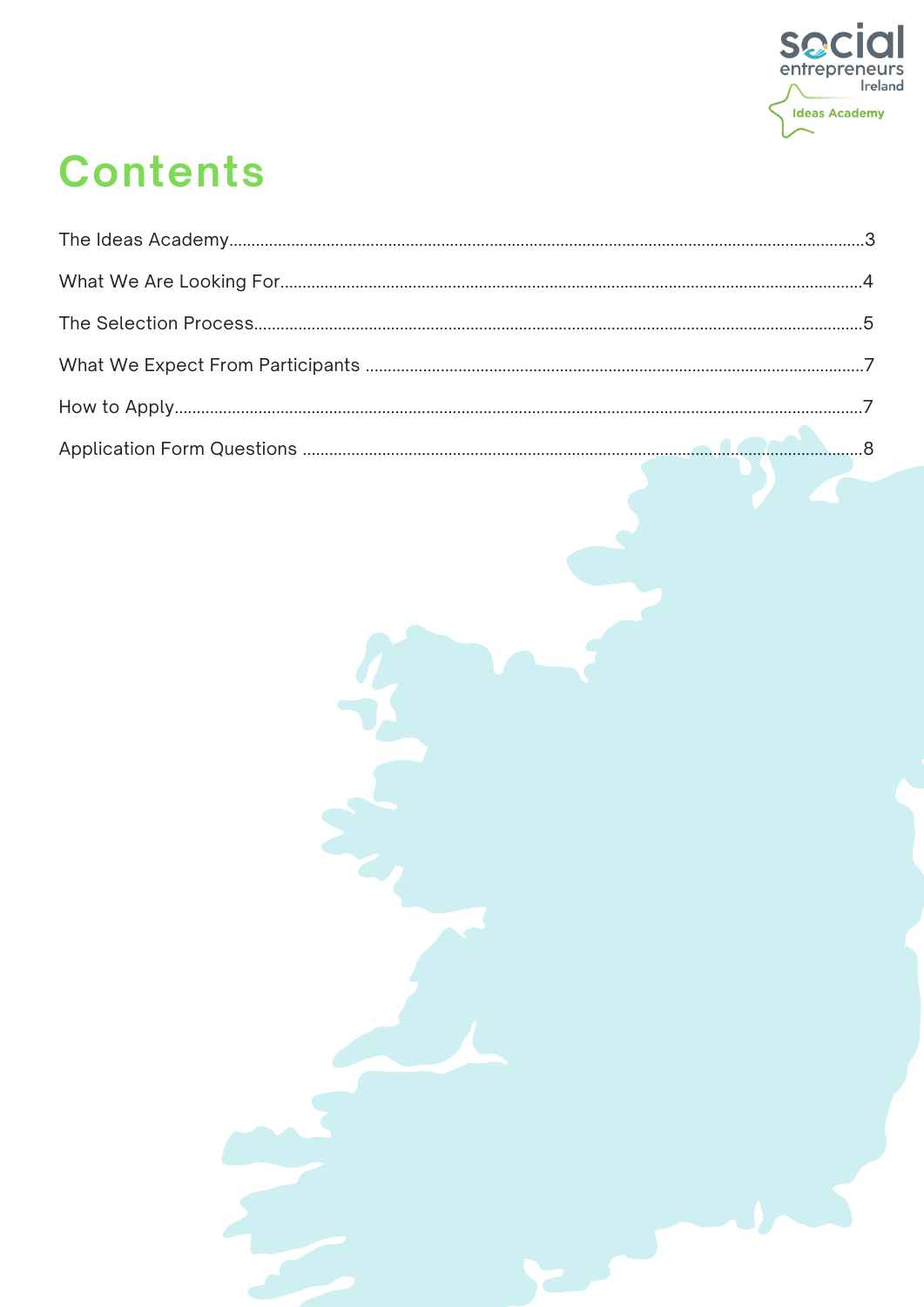

### **The Ideas Academy**

Do you have an innovative idea to solve a social problem? Are you ambitious, entrepreneurial, and passionate about social change? This three-month programme will provide you with the support and direction you need to help you to kick-start your idea and take the next steps to start tackling the problem.

Participants on the Ideas Academy will be supported to clearly articulate, refine and progress your solution, to build skills and accelerate learning in core areas of importance to social entrepreneurs, and to move from idea to action. You can learn more about The Ideas Academy in a short [video](https://www.youtube.com/watch?v=TzbY2wrjIAk&t=23s) here.

We have 45 places available on the 2022 programme which will be made up of 15 social entrepreneur-led projects across three groups (one group in the East, one group in the West, and one group in the South). The programme will be delivered remotely in 2022 and each project selected for the programme will receive a bursary of €400 to help subsidize any costs you might incur while taking part in the programme.

Together with a group of fellow innovators, you will receive training and support to:

- Deepen your understanding of the problem you've identified
- Refine and validate your solution
- Develop an action plan to pilot your idea post-programme
- Expand your network
- Grow in confidence as a social entrepreneur
- Gain an insight into the social entrepreneur journey
- Apply for seed funding and further support from SEI at the end of the programme

The Ideas Academy 2022 is kindly supported by Bank of America (Corporate Partner) and the Lifes2good Foundation (Sponsor of the Ideas Academy West).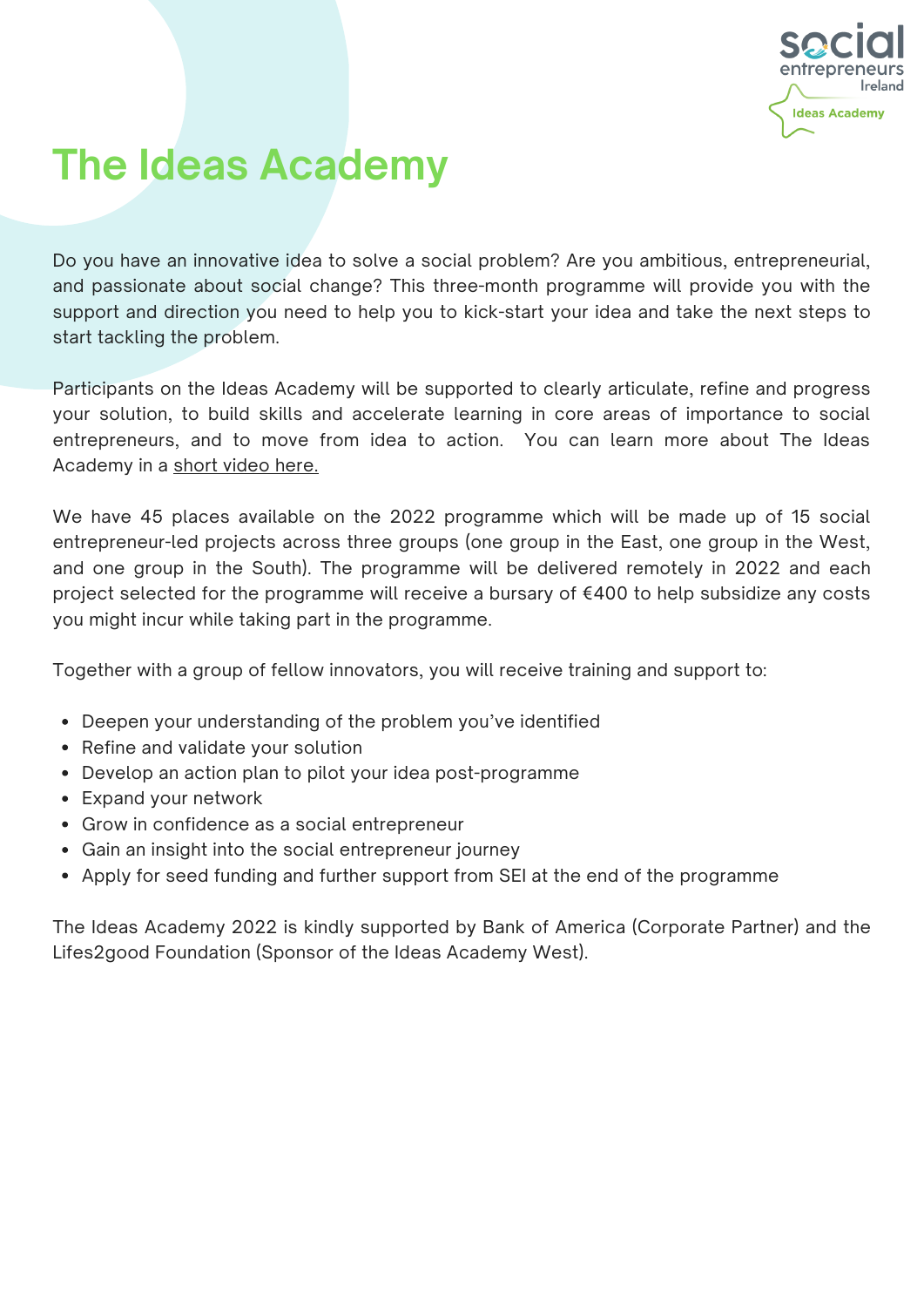

### **What We Are Looking For**

The Ideas Academy will provide guidance and support to people with ideas to solve social problems, sparking a new generation of social entrepreneurs. We are looking to find individuals with a passion for social change, a strong understanding of the problem they are addressing, a great idea to solve it, and the drive and courage to act on it.

We welcome applications from people of all backgrounds and we are committed to providing equal opportunities regardless of gender identity, marital status, family status, age, disability, sexual orientation, race, ethnicity or religion. (Equal Status Acts, 2000-2018)

#### **What that means in more detail:**

#### *We're looking to support budding social entrepreneurs…*

The Ideas Academy is for passionate, driven individuals, who are interested in solving a social problem. They should be ambitious, visionary, and open to learning and developing themselves and their idea through The Ideas Academy. We are accepting applications from individuals and two-person partnerships.

#### *A societal challenge…*

There are a lot of problems and issues to be addressed in Ireland so we're looking for people who can clearly demonstrate why the issue they want to address is of particular importance and why they're passionate about it.

#### *An idea….*

Applicants should have an idea with the potential to solve a social problem. The idea should be new, better or different to existing initiatives which are currently tackling the problem. The Ideas Academy programme is suitable for people with ideas at either the research or testing stages.

#### *Eligibility Criteria:*

- You must be aged 18 years or over at the time of applying for the programme.
- You must be the person leading on this idea the main driver and decision maker.
- The primary focus of your idea is on benefiting society in Ireland.
- You must have identified a social or environmental issue and have a new or better idea to solve it.
- You must be available to commit to full attendance for all of the core learning sessions on the Ideas Academy.

*Note: Social Entrepreneurs Ireland is not in a position to support research projects, partypolitical projects, or projects with an explicit religious or faith-based agenda – as opposed to projects that are driven by a personal belief system but are open to all the community.*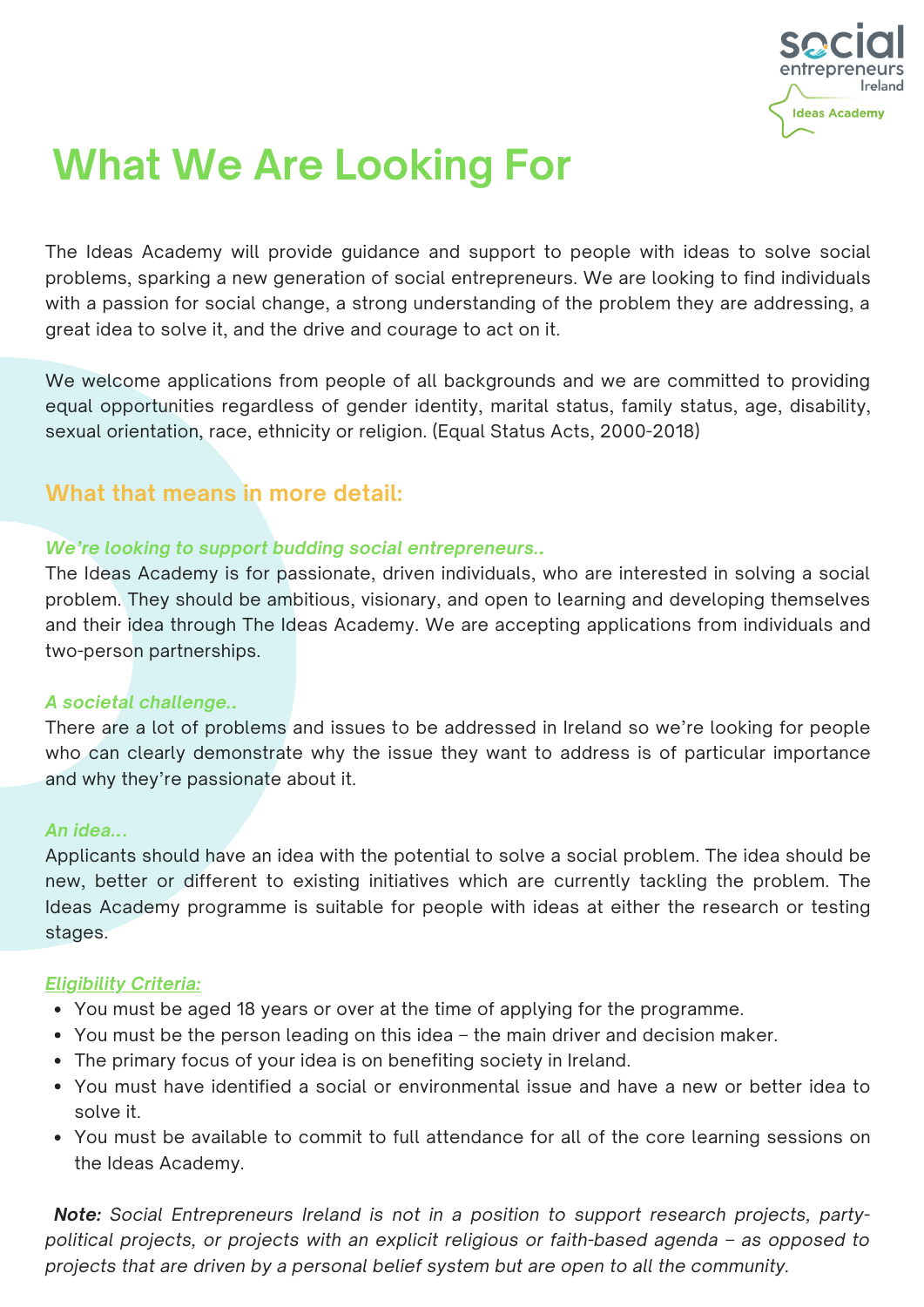

### **The Selection Process**

**Before you apply:**

#### *Read all about The Ideas Academy*

The Ideas Academy involves a certain time commitment from participants. Please read this document fully and review our website to ensure that you know all about it before applying. All events are mandatory during the application process and programme itself.

#### *Find out what we are looking for*

You can read all about the type of people we are looking to support through The Ideas Academy above and on our website. Please ensure that your application meets the relevant criteria and descriptions provided.

We will be holding two informative Spark Session events on the 7th and 21st of March which aim to demystify what it is to be a social entrepreneur, inspire you to get started or take the next steps with your idea and show you how Social Entrepreneurs Ireland can support you. Please follow us on social media to find out more.

#### *Take time to complete your application*

Be sure to allow as much time as possible to complete your application form. The online system will allow you to save your application and return to it at a later date, so you don't have to complete the form in just one sitting. Once you sign up and save your application the first time, it will from then on save any changes automatically. We would also strongly advise that you get feedback on your application before you submit it. If you have a problem with your application or a specific question not answered in this guide, you can email [applications@socialentrepreneurs.ie](mailto:applications@socialentrepreneurs.ie) or call 01-685-3469 and we will seek to assist you.

*Take note of and ensure you can attend all mandatory Selection Process and Ideas Academy Programme dates outlined below*

#### *Open Applications: 22nd of February – 5th of April 2022*

You can apply to the Ideas Academy by filling in a short online application form.

#### *Review of Applications: April/May*

A review of all applications will be carried out. Shortlisted applicants will be selected and invited to take part in the Ideas Academy Virtual Judging.

#### *The Ideas Academy Virtual Judging:*

The Ideas Academy Virtual Judging will take place in May and June 2022. Depending on which region you applied for, if selected, you will be invited to pitch your idea to a panel of judges virtually. Please see pitching dates for each Academy below:

- Ideas Academy West: 24th-25th May
- Ideas Academy South & East: 30th May 1st June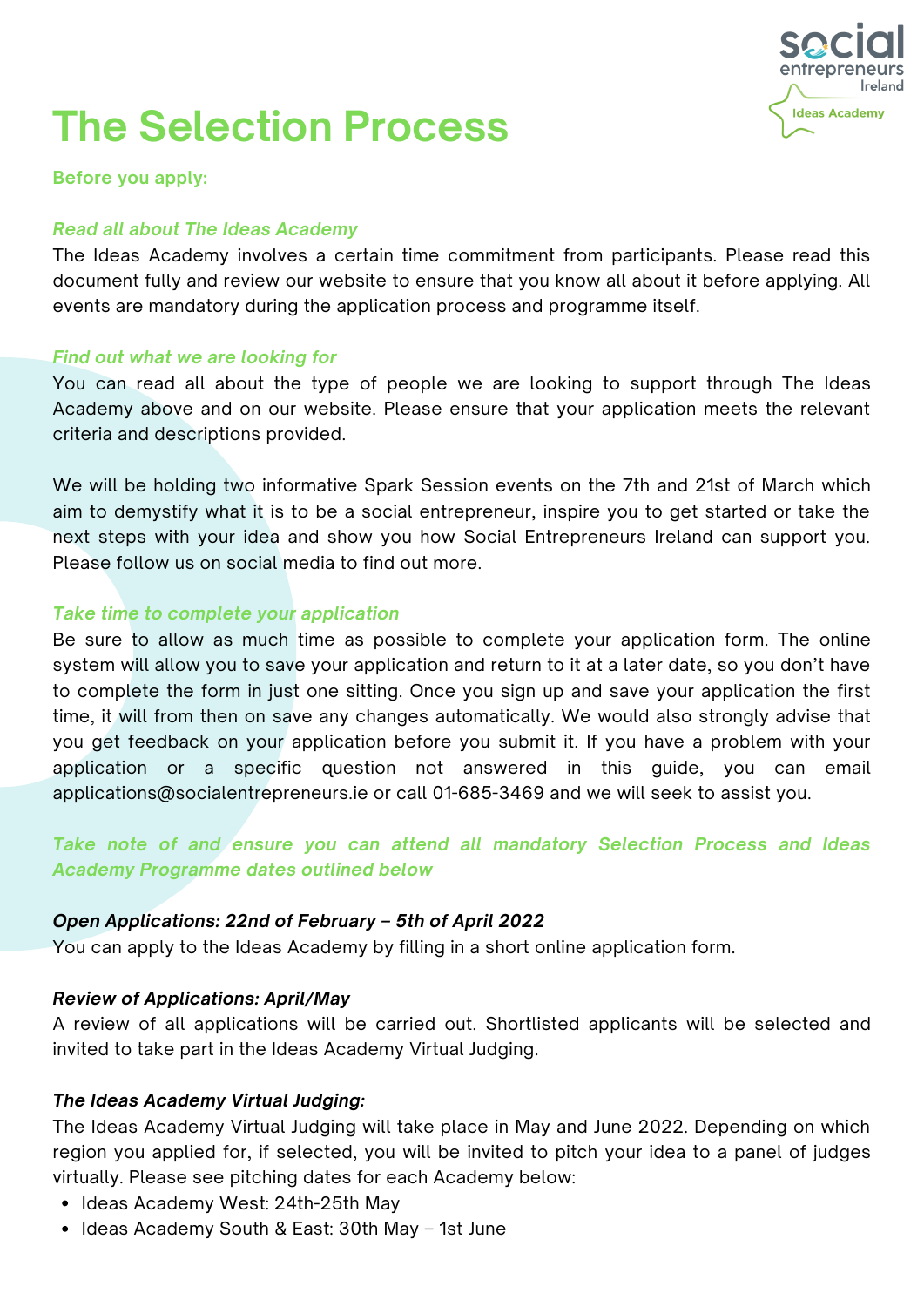## **The Selection Process**



#### *Ideas Academy Participant Selection*

All participants will be informed as to whether they have been selected by mid June.

#### *Core Programme Days*

The Ideas Academy will cover three core modules over twelve weeks and will be delivered online through a mix of large and small group session. If you are offered a place on the Ideas Academy in 2022 you must be available to attend all core programme sessions to successfully complete the programme. Core programme dates for 2022 are being finalised and this guide will be updated with the confirmed dates for each cohort at a later date. Estimated time commitment required is 3-6 hours per week (core programme elements, group sessions and individual work) for the duration of the programme.

#### **Module 1: Understanding the Problem**

Dates TBC

**Module 2: Refining the Solution**

Dates TBC

**Module 3: Piloting Your Project**

- Dates TBC
- **Module 4: Funding Your Vision**
- Dates TBC

#### **Programme Close**

Close Out Event – Date TBC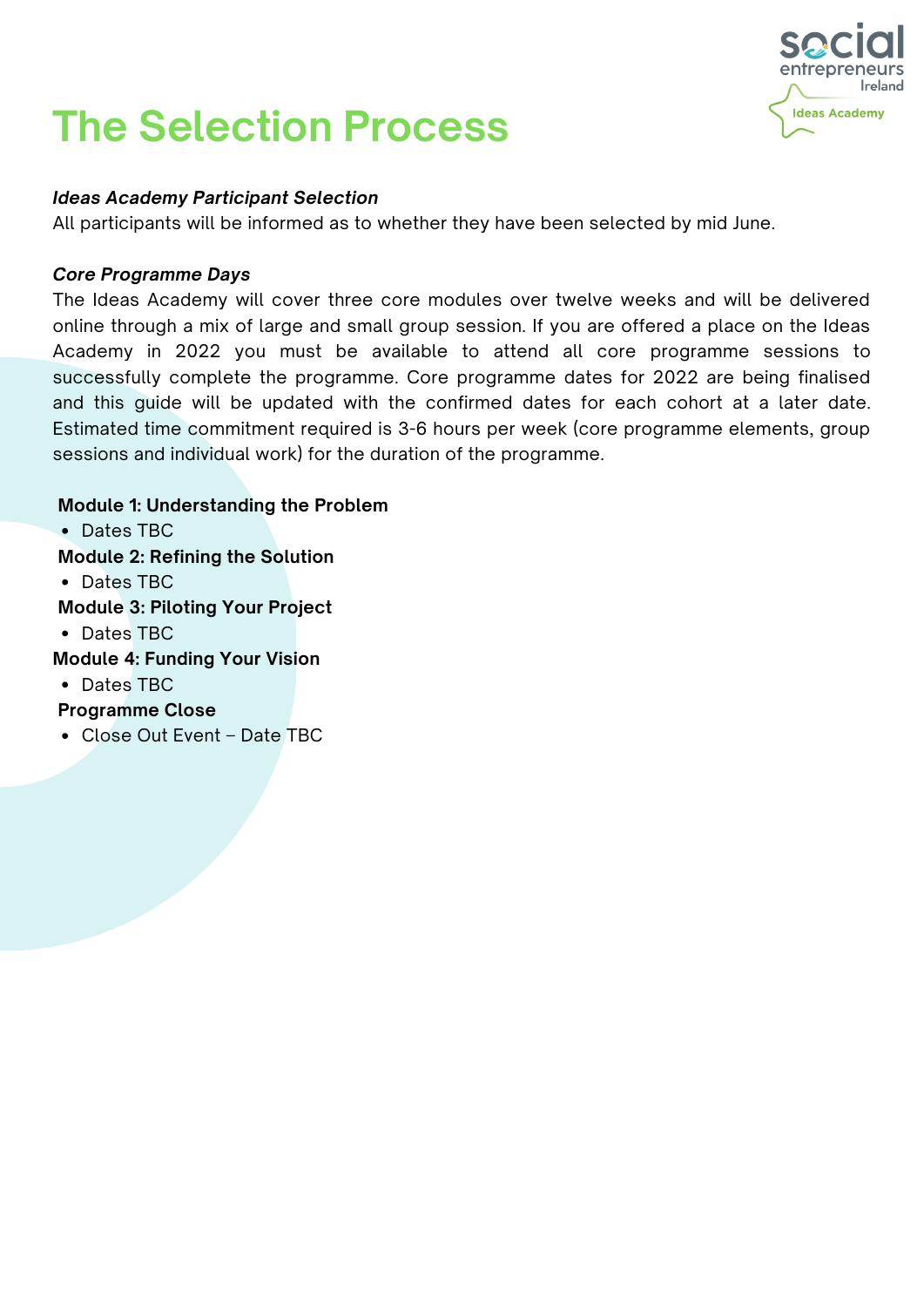

### **What We Expect From Participants**

Social Entrepreneurs Ireland invests significant time and resources to provide a range of opportunities to participants of the Ideas Academy. In return we expect:

- Full participation and attendance on core programme support elements, outlined above, in order to successfully complete the programme and avail of other opportunities.
- Open-minded, professional, and collegial engagement;
- Willingness to participate in group events and share knowledge.

### **How to Apply**

All applications must be submitted online using our online application form. Please access [socialentrepreneurs.grantplatform.com](https://socialentrepreneurs.grantplatform.com/) to login/register and create your application. You can find all the details you need to enter the application process on our website at [www.socialentrepreneurs.ie.](https://socialentrepreneurs.ie/)

You will be asked to create a profile and login details, you can then log into your application at any time during the selection process period (22nd of February to Midnight, 5th of April 2022). After submission **you will not be able to amend your application**, so please ensure you have reviewed your work carefully before submission.

#### You will find a [visual](https://www.socialentrepreneurs.ie/wp-content/uploads/2022/02/Application-Process-Visual-Guide-2022.pdf) quide here.

Please check out the **[Frequently](https://www.socialentrepreneurs.ie/about-us/frequently-asked-questions/) Asked Questions** section on our website for any queries on the programme or the application process.

If you have a problem with your application or a specific question not answered in this guide, you can email [applications@socialentrepreneurs.ie](mailto:applications@socialentrepreneurs.ie) or call 01-685-3469 and we will seek to assist you.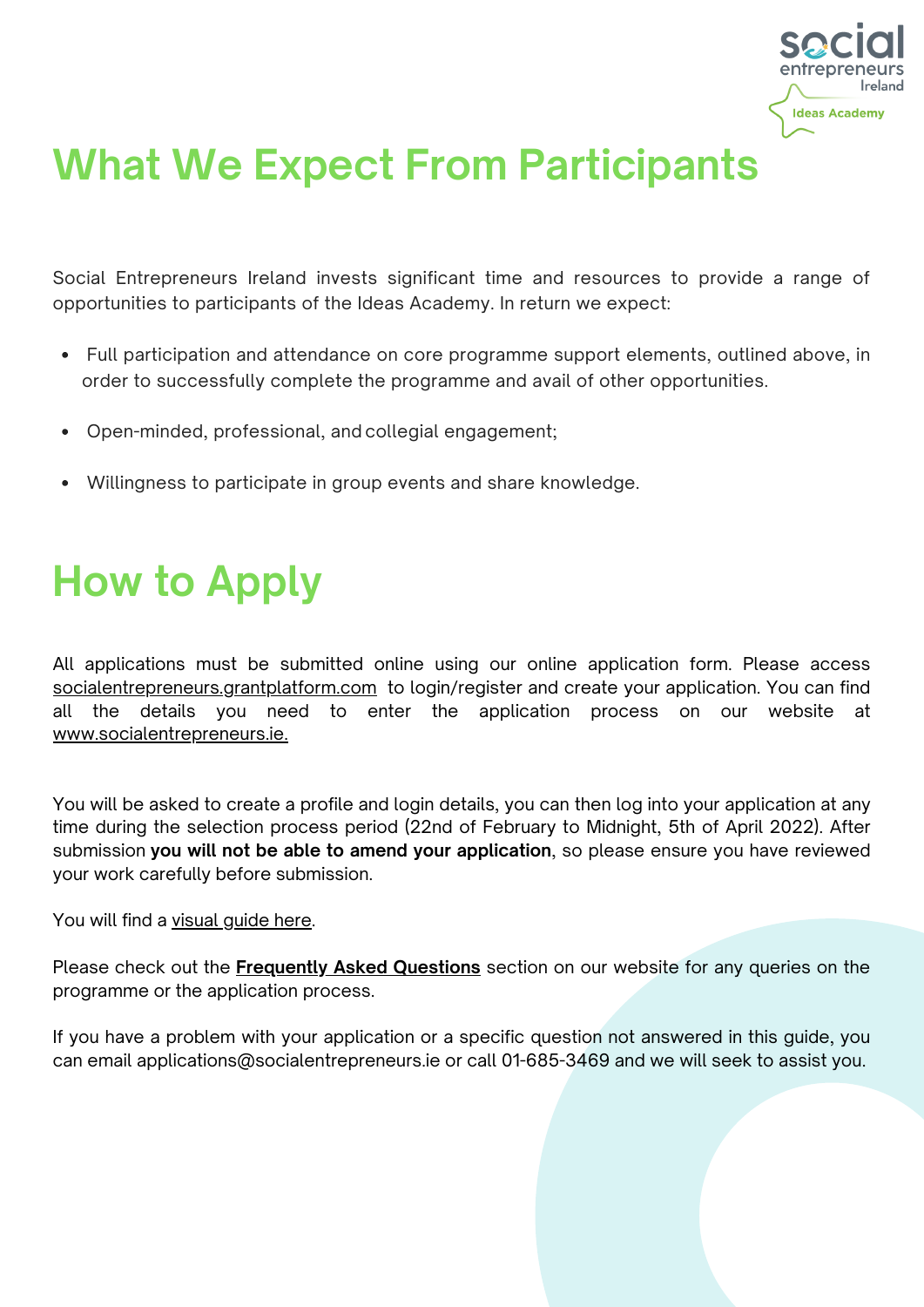

# **Application Questions**

**The Problem** Q1. The Problem

The Ideas Academy seeks to support people who have an insight into a particular social problem in Ireland. Please communicate as clearly as you can the urgency and effect of this problem in this section.

**Note:** In this section, please do not provide any details about your idea to tackle this problem. **Please just focus on describing the problem itself**. Please draw on any relevant examples or research to support your answer.

**a. What social problem are you trying to solve?** Please include in your response the scale of the problem, e.g. number of people affected by this problem in Ireland. (200)

**b. How does this problem affect the lives of those experiencing it?** (200) **c. What are the key obstacles that are preventing this problem from being solved in Ireland today?** (200)

#### **The Solution/Idea** Q2. The Solution

Through our programmes, we support social entrepreneurs who have found new and/ or better ways to solve a pressing social or environmental problem. In this section, we want to hear about your idea to tackle the problem you've identified.

**a. Please describe the solution/idea that you have developed to solve the problem you outlined in question 1.** (200)

**b. How do you know that your specific idea has the potential to solve the problem you have outlined in question 1?** (200)

**c. How is your idea better or different from the work of other people trying to solve this problem?** (200) **Note:** No matter how unique your idea is, there should be at least one organisation to which you can compare yourself.

#### **The Social Entrepreneur**

Q3. The Social Entrepreneur

The Ideas Academy seeks to support people who have the desire, ambition, and potential ability to drive this idea forward. In this section, we would like to get to know you better.

a. **What is motivating you as an individual to create social change in this specific area?** Please tell us your connection to this social problem and why you want to tackle it. (200)

**b. Based on your experience to date, why are you the right person to lead this change? Please include information about any relevant experience and abilities you have. (200)**

**c. What impact would you like to have created in two years time through this project?** Please give us a sense of your ambition and how you will achieve it. (200)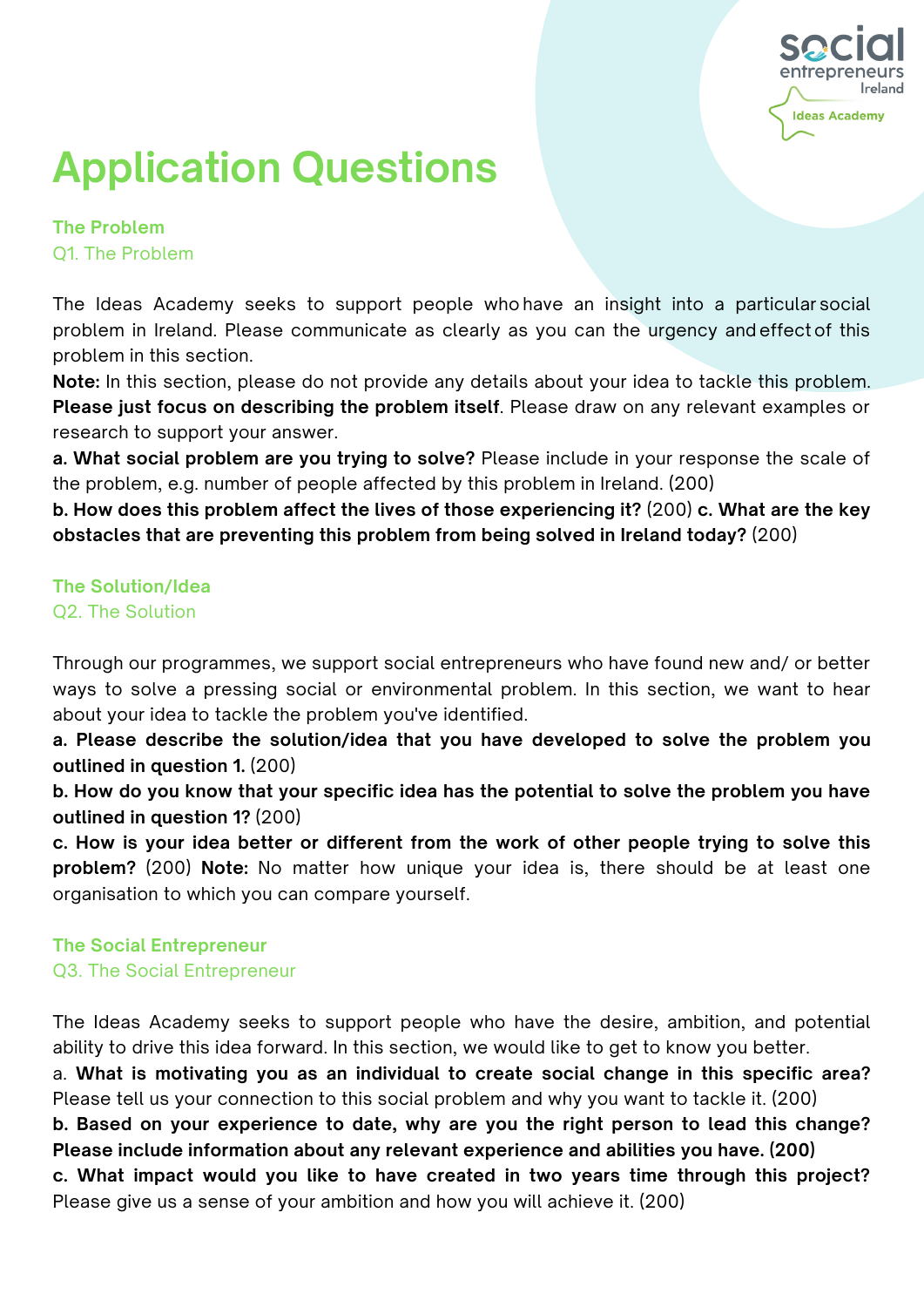

**The Ideas Academy** Q4. The Ideas Academy

The Ideas Academy provides guidance and support to people with ideas to solve social problems, through training, peer mentorship, and access to support. In this section, we would like to know more about why you would like to participate in the programme.

**a. What do you hope to get out of participating in The Academy?** Please outline your three core objectives for the programme. (200)

**b. What challenges do you think you might face if participating in The Academy, and how do you intend to overcome these?** (150)

c. Please tell us why you feel it is the right time for you to take part in this programme. (150)